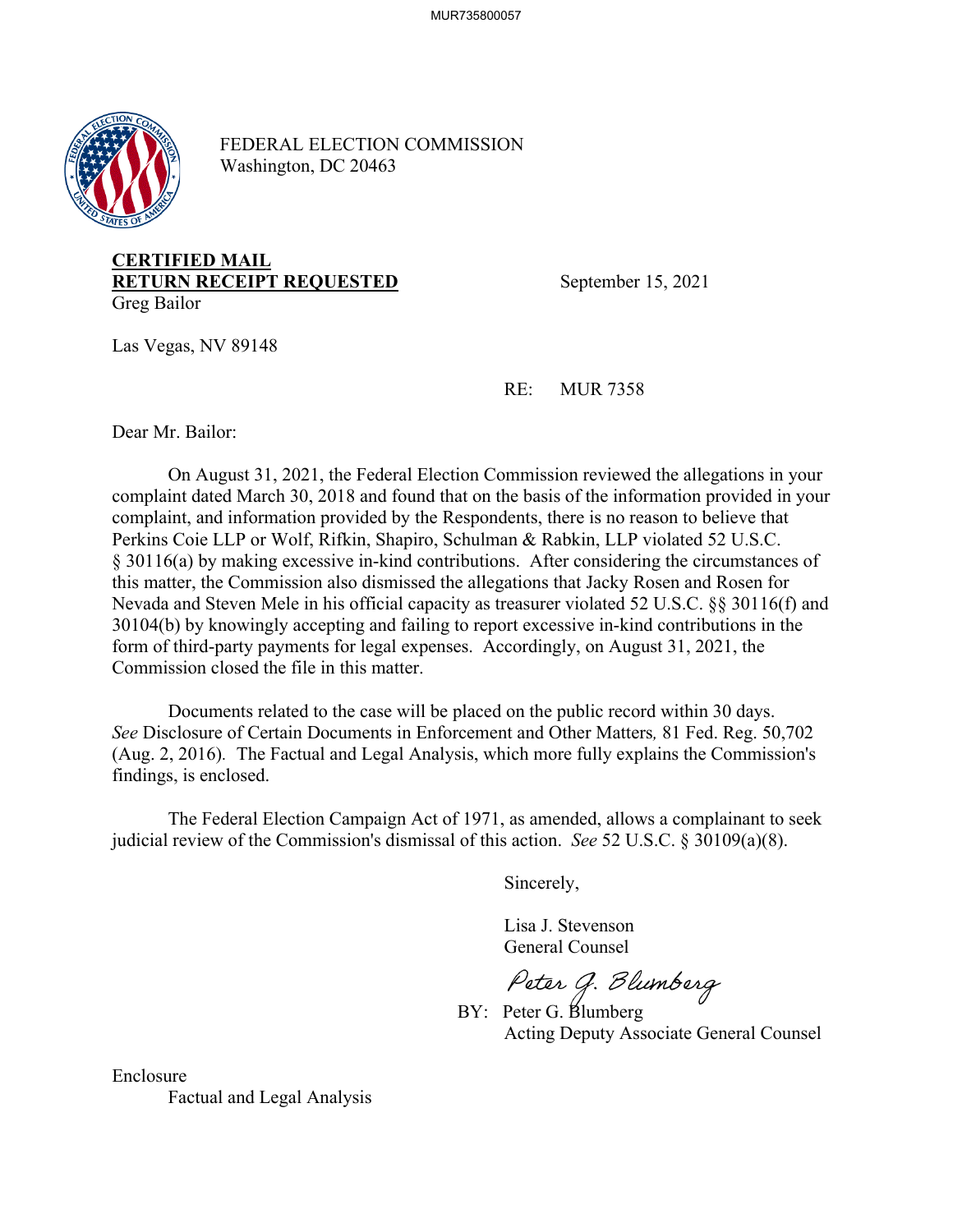| $\mathbf{1}$                                                          | FEDERAL ELECTION COMMISSION                                                                                                                                                                                                           |  |
|-----------------------------------------------------------------------|---------------------------------------------------------------------------------------------------------------------------------------------------------------------------------------------------------------------------------------|--|
| $\frac{2}{3}$                                                         | FACTUAL AND LEGAL ANALYSIS                                                                                                                                                                                                            |  |
| $\overline{4}$<br>5<br>6<br>$\overline{7}$<br>$\, 8$<br>9<br>10<br>11 | <b>RESPONDENTS:</b><br>Rosen for Nevada and Steven Mele<br><b>MUR: 7358</b><br>in his official capacity as treasurer<br>Jacky Rosen<br>Perkins Coie LLP<br>Wolf, Rifkin, Shapiro, Schulman & Rabkin, LLP<br><b>INTRODUCTION</b><br>I. |  |
|                                                                       |                                                                                                                                                                                                                                       |  |
| 12                                                                    | This matter was generated by a Complaint filed with the Federal Election Commission                                                                                                                                                   |  |
| 13                                                                    | involving allegations that the law firms Perkins Coie LLP ("Perkins Coie") and Wolf, Rifkin,                                                                                                                                          |  |
| 14                                                                    | Shapiro, Schulman & Rabkin, LLP ("Wolf Rifkin") made excessive and unreported in-kind                                                                                                                                                 |  |
| 15                                                                    | contributions to then-U.S. Representative Jacky Rosen and her principal campaign committee,                                                                                                                                           |  |
| 16                                                                    | Rosen for Nevada and Steven Mele in his official capacity as treasurer (the "Committee"), by                                                                                                                                          |  |
| 17                                                                    | providing the Committee with free legal services defending Rosen and the Committee in a                                                                                                                                               |  |
| 18                                                                    | defamation action stemming from her 2016 congressional campaign. <sup>1</sup> Respondents assert that                                                                                                                                 |  |
| 19                                                                    | two national party committees paid for the legal services received by the Committee with funds                                                                                                                                        |  |
| 20                                                                    | from a segregated account designated for election recounts and contests and other legal                                                                                                                                               |  |
| 21                                                                    | proceedings and argue that such payments are not subject to limitation under the Federal Election                                                                                                                                     |  |
| 22                                                                    | Campaign Act of 1971, as amended (the "Act"). $2$                                                                                                                                                                                     |  |
| 23                                                                    | As discussed below, neither law firm appears to have made an in-kind contribution to                                                                                                                                                  |  |
| 24                                                                    | Rosen or her Committee. Accordingly, the Commission finds no reason to believe that Perkins                                                                                                                                           |  |
| 25                                                                    | Coie or Wolf Rifkin violated 52 U.S.C. § 30116(a) by making excessive in-kind contributions.                                                                                                                                          |  |

<span id="page-1-0"></span><sup>1</sup> Compl. (Mar. 30, 2018). During the 2016 election cycle, Rosen was a candidate for the U.S. House of Representatives from the Third District in Nevada. *See* Jacky Rosen Statement of Candidacy (Jan. 26, 2016). Rosen was a candidate for U.S. Senate from Nevada in 2018 and the Committee remains her principal campaign committee. *See* Rosen for Nevada Amended Statement of Organization (Mar. 23, 2021).

<span id="page-1-1"></span><sup>2</sup> Rosen and Committee Resp. ("Rosen Resp.") (May 25, 2018); Perkins Coie Resp. (May 25, 2018); Wolf Rifkin Resp. (May 25, 2018) (incorporating by reference Perkins Coie Resp.).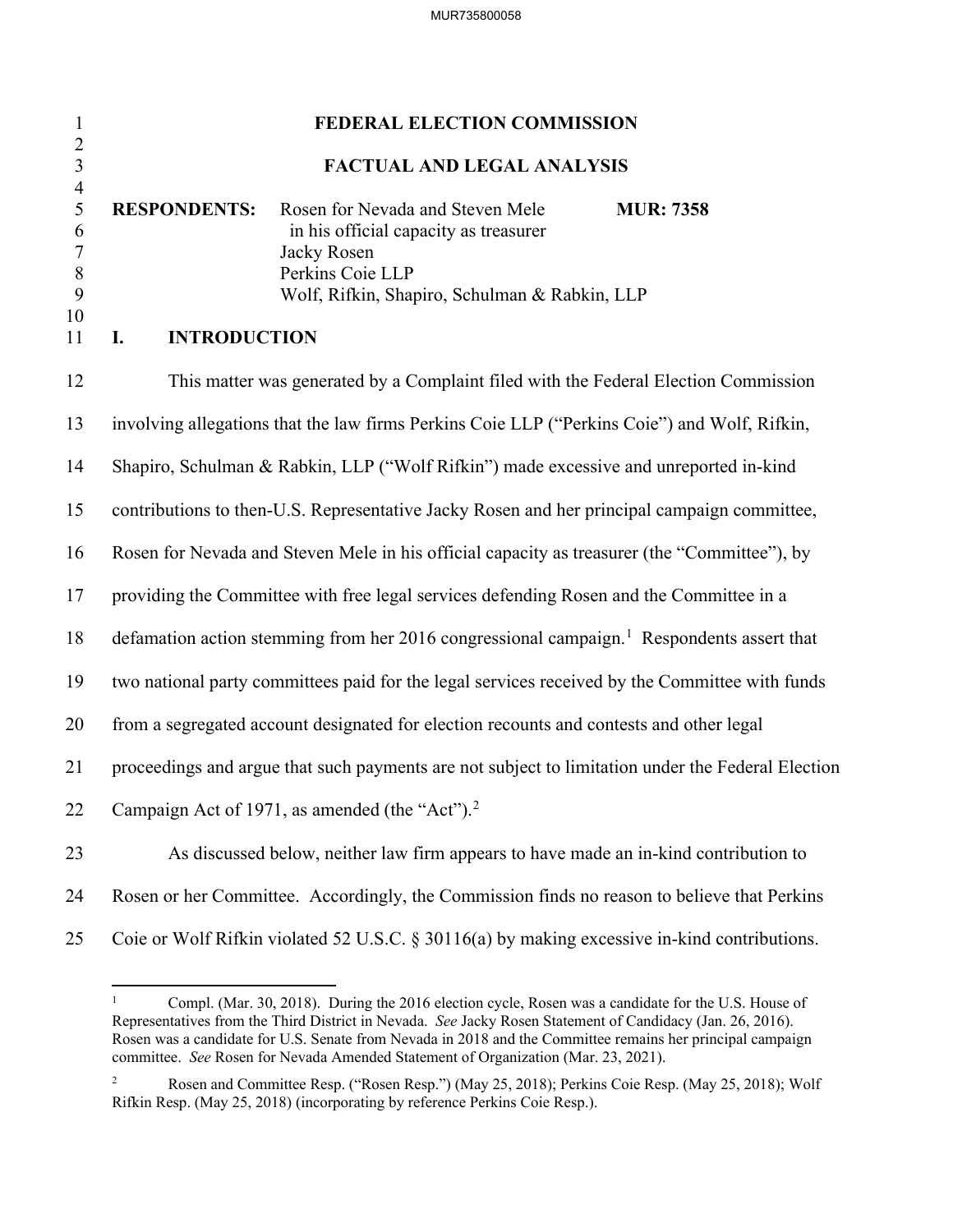MUR 7358 (Rosen for Nevada, *et al*.) Factual and Legal Analysis Page 2 of 6

1 Further, considering that the Commission has yet to provide guidance to the regulated

2 community regarding the scope of "legal proceedings" that may be paid for from such a

3 segregated account, the Commission dismisses as a matter of prosecutorial discretion the

4 allegation that Rosen or the Committee violated 52 U.S.C. §§ 30116(f) and 30104(b) by

5 knowingly accepting and failing to report, respectively, excessive in-kind contributions in the

- 6 form of third-party payments for legal expenses.
- 

## 7 **II. FACTUAL BACKGROUND**

8 In November 2016, Rosen and the Committee were sued for defamation by her 2016 9 general election opponent, Danny Tarkanian.<sup>[3](#page-2-0)</sup> Tarkanian alleged that ads run by the Rosen 10 Committee on YouTube and other social media platforms made false claims, including that <sup>11</sup> "Tarkanian set up 13 fake charities that preyed on vulnerable seniors."<sup>4</sup> Rosen and the 12 Committee retained Perkins Coie and Wolf Rifkin to defend them in the lawsuit.<sup>[5](#page-2-2)</sup> The 13 Complaint notes that the defamation suit survived a motion to dismiss and an appeal had been 14 filed with the Supreme Court of Nevada,<sup>[6](#page-2-3)</sup> but the Committee's reports filed with the 15 Commission do not disclose any disbursements to Wolf Rifkin and only one disbursement for  $16$  \$6,232 to Perkins Coie for "legal services."<sup>[7](#page-2-4)</sup> Based on this information, the Complaint alleges

<span id="page-2-1"></span>4 *Rosen v. Tarkanian*, 135 Nev. 436, 437-438 (Nev. 2019).

<span id="page-2-0"></span><sup>3</sup> Compl. at 1.

<span id="page-2-2"></span><sup>5</sup> *Id.*; Rosen Resp. at 2; Perkins Coie Resp. at 2.

<span id="page-2-3"></span><sup>6</sup> Since the filing of the Complaint in this matter, the Nevada Supreme Court heard the case, reversing and remanding the trial court's denial of Rosen's special motion to dismiss. *Rosen v. Tarkanian*, 135 Nev. 436 (Nev. 2019).

<span id="page-2-4"></span><sup>7</sup> Compl. at 1-2; Rosen for Nevada, 2017 Year-End Report (Feb. 9, 2018). Commission records show 32 additional payments from the Committee to Perkins Coie totaling \$125,460 after the Complaint was filed. *See FEC Disbursements: Filtered Results*, FEC.GOV[, https://www.fec.gov/data/disbursements/?data\\_type=](https://www.fec.gov/data/disbursements/?data_type=%E2%80%8Cprocessed&committee_id=C00606939&recipient_name=PERKINS+COIE&min_date=03%2F31%2F2018&max_date=12%2F31%2F2021) [processed&committee\\_id=C00606939&recipient\\_name=PERKINS+COIE&min\\_date=03%2F31%2F2018&max\\_d](https://www.fec.gov/data/disbursements/?data_type=%E2%80%8Cprocessed&committee_id=C00606939&recipient_name=PERKINS+COIE&min_date=03%2F31%2F2018&max_date=12%2F31%2F2021) [ate=12%2F31%2F2021](https://www.fec.gov/data/disbursements/?data_type=%E2%80%8Cprocessed&committee_id=C00606939&recipient_name=PERKINS+COIE&min_date=03%2F31%2F2018&max_date=12%2F31%2F2021) (Last visited July 19, 2021) (Rosen for Nevada disbursements to Perkins Coie from March 31, 2018, to present).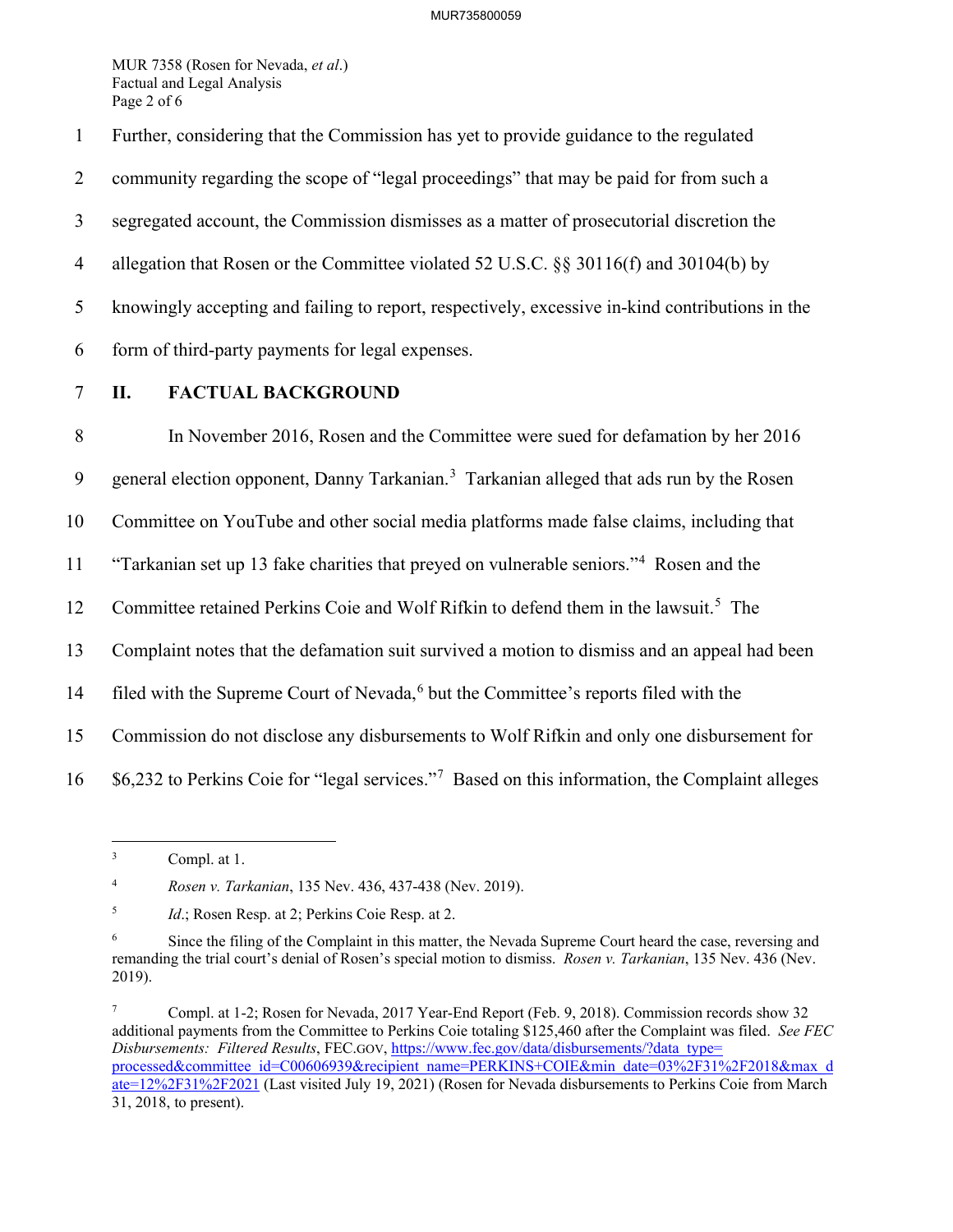MUR 7358 (Rosen for Nevada, *et al*.) Factual and Legal Analysis Page 3 of 6

- 1 that the value of the work done by these firms, over the course "of sixteen months of legal
- 2 representation," exceeds the contribution limits. $8 \times 10^{-10}$  $8 \times 10^{-10}$
- 3 Respondents do not dispute these facts but explain that the Democratic Congressional
- 4 Campaign Committee ("DCCC") and the Democratic Senatorial Campaign Committee
- 5 ("DSCC") paid Perkins Coie and Wolf Rifkin for the legal services they provided to Rosen and
- 6 the Committee from their "legal proceedings account  $[s]$ ." Reports filed with the Commission
- 7 by the DCCC and the DSCC between 2017 and 2021 reflect that these committees have made
- 8 disbursements to Perkins Coie in excess of \$45,000,000 and to Wolf Rifkin in excess of \$25,000,
- 9 many of which indicate the use of the recount or other legal proceedings fund, but which do not
- [10](#page-3-2) indicate which legal matter is associated with each disbursement.<sup>10</sup>
- 11 **III. LEGAL ANALYSIS**
- 12 Under the Act, a "contribution" is "anything of value made by any person for the purpose
- 13 of influencing an election for Federal office."<sup>[11](#page-3-3)</sup> "Anything of value" includes all in-kind
- 14 contributions, such as "the provision of any goods or services without charge" or at a charge less

<span id="page-3-0"></span><sup>8</sup> Compl. at 3.

<span id="page-3-1"></span><sup>9</sup> Rosen Resp. at 1; Perkins Coie Resp. at 1. Respondents state that DCCC made these disbursements from its recount and legal services account and that once Rosen announced her 2018 candidacy for the Senate, DSCC also began making such disbursements. Rosen Resp. at 3; Perkins Coie Resp. at 3; s*ee* Jacky Rosen Statement of Candidacy for U.S. Senate (July 7, 2017).

<span id="page-3-2"></span><sup>10</sup> *See, e.g.*, *FEC Disbursements: Filtered Results*, FEC.GOV, https://www.fec.gov/data/disbursements/?data \_type=processed&committee\_id=C00000935&recipient\_name=perkins+coie&min\_date=01%2F01%2F2017&max\_ date=12%2F31%2F2021 (last visited July 19, 2021) (DCCC disbursements to Perkins Coie from 2017, to present); *FEC Disbursements: Filtered Results*, FEC.GOV, https://www.fec.gov/data/disbursements/?data\_type =processed&committee\_id=C00042366&recipient\_name=perkins+coie&min\_date=01%2F01%2F2017&max\_date= 12%2F31%2F2021; (last visited July 19, 2021) (DSCC disbursements to Perkins Coie from 2017 to present); DSCC, February Monthly Report at 1636 (Feb. 20, 2018), *available at* [http://docquery.fec.gov/pdf/719/](http://docquery.fec.gov/pdf/719/201802200200162719%E2%80%8C/201802200200162719.pdf) [201802200200162719/201802200200162719.pdf;](http://docquery.fec.gov/pdf/719/201802200200162719%E2%80%8C/201802200200162719.pdf) *see also* Rosen Resp. at 5 (stating that the amounts paid during this period to Perkins Coie by DCCC include not only payments relating to Rosen's defamation defense, but also "other legal expenses incurred by DCCC in connection with election recounts, contests and other legal proceedings").

<span id="page-3-3"></span><sup>11 52</sup> U.S.C. § 30101(8)(A)(i).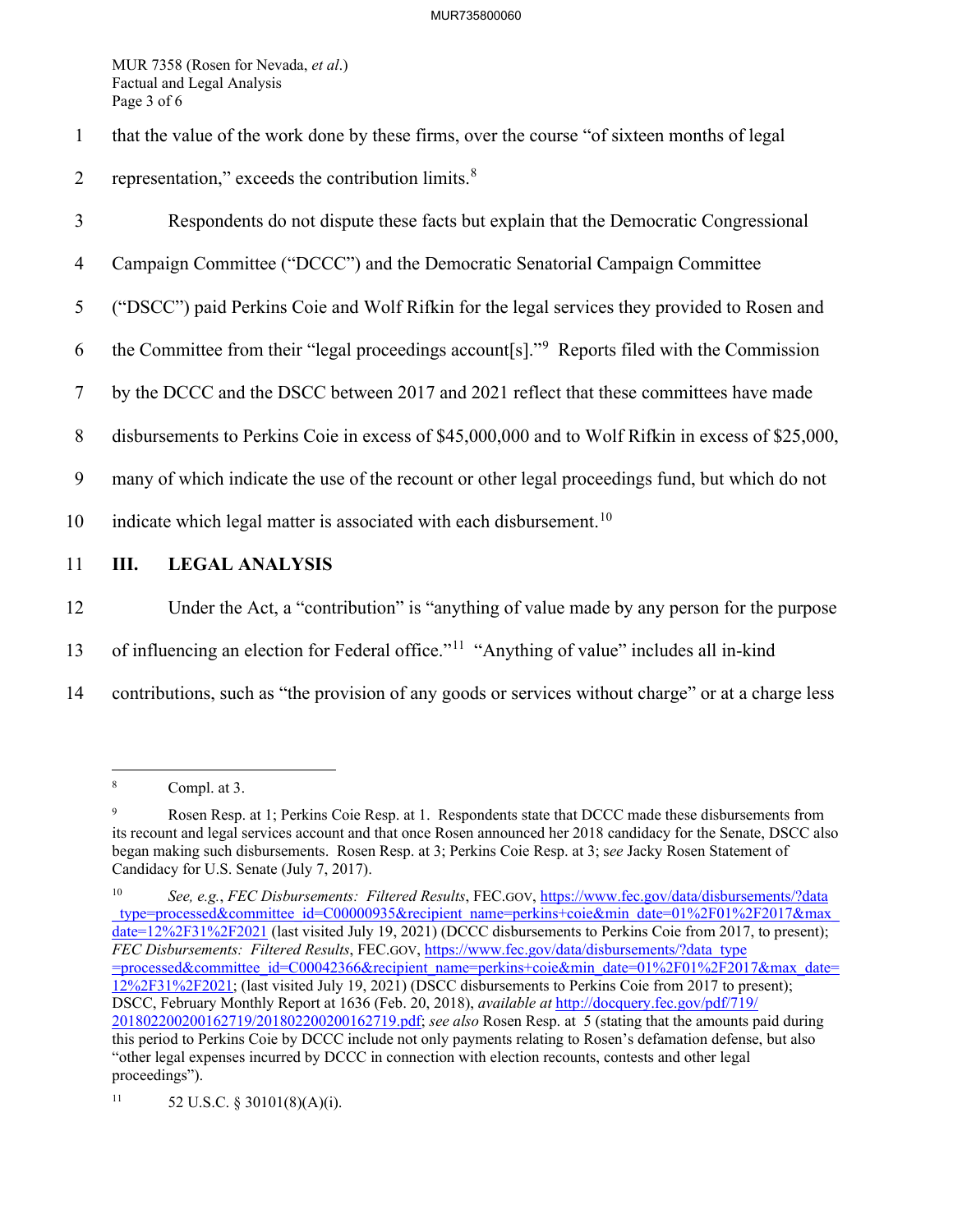MUR 7358 (Rosen for Nevada, *et al*.) Factual and Legal Analysis Page 4 of 6

than the usual and normal charge.<sup>[12](#page-4-0)</sup> The Act also defines "contribution" to include the "payment" 2 by any person of compensation for the personal services of another person which are rendered to  $\alpha$  a political committee without charge for any purpose.<sup> $13$ </sup> All principal campaign committees are 4 required to file reports disclosing all of their receipts and disbursements, including in-kind 5 contributions.<sup>[14](#page-4-2)</sup> The Act further provides that no person shall make contributions to any 6 candidate and his or her authorized political committees with respect to any election for federal 7 office which, in the aggregate, exceed \$2,700 for the 2016 or 2018 election cycles.<sup>[15](#page-4-3)</sup> National 8 political party committees may support their candidates with coordinated party expenditures, 9 subject to limitation.<sup>[16](#page-4-4)</sup> 10 In the present matter, both law firms were paid for their services by the DCCC and the 11 DSCC, via their respective segregated accounts. Thus, neither law firm "provi[ded] any goods 12 or services without charge" and thereby did not make in-kind contributions to the Committee as 13 the Complaint alleges. Likewise, the Committee did not receive, and thus was not required to 14 report, any such in-kind contributions from the law firms. 15 The Consolidated and Further Continuing Appropriations Act of 2015 amended the Act 16 to allow national party committees to create separate segregated accounts "to defray expenses 17 incurred with respect to the preparation for and the conduct of election recounts and contests and

<span id="page-4-0"></span> $12$  11 C.F.R. § 100.52(d).

<span id="page-4-1"></span><sup>13 52</sup> U.S.C. § 30101(8)(A)(ii); 11 C.F.R. § 100.54.

<sup>14 52</sup> U.S.C. § 30104(b); 11 C.F.R. § 104.3.

<span id="page-4-3"></span><span id="page-4-2"></span><sup>15 52</sup> U.S.C. § 30116(a)(1)(A); *see* 11 C.F.R. §§ 110.1(b)(1)(i), 110.17(b); Price Index Adjustments for Contribution and Expenditure Limitations and Lobbyist Bundling Disclosure Threshold (2018 election cycle), 82 Fed. Reg. 10904, 10906 (Feb. 16, 2017); Price Index Adjustments for Contribution and Expenditure Limitations and Lobbyist Bundling Disclosure Threshold (2016 election cycle), 80 Fed. Reg. 5750, 5752 (Feb. 3, 2015).

<span id="page-4-4"></span><sup>&</sup>lt;sup>16</sup> 52 U.S.C. § 30116(d)(1)-(3); 11 C.F.R. § 109.32.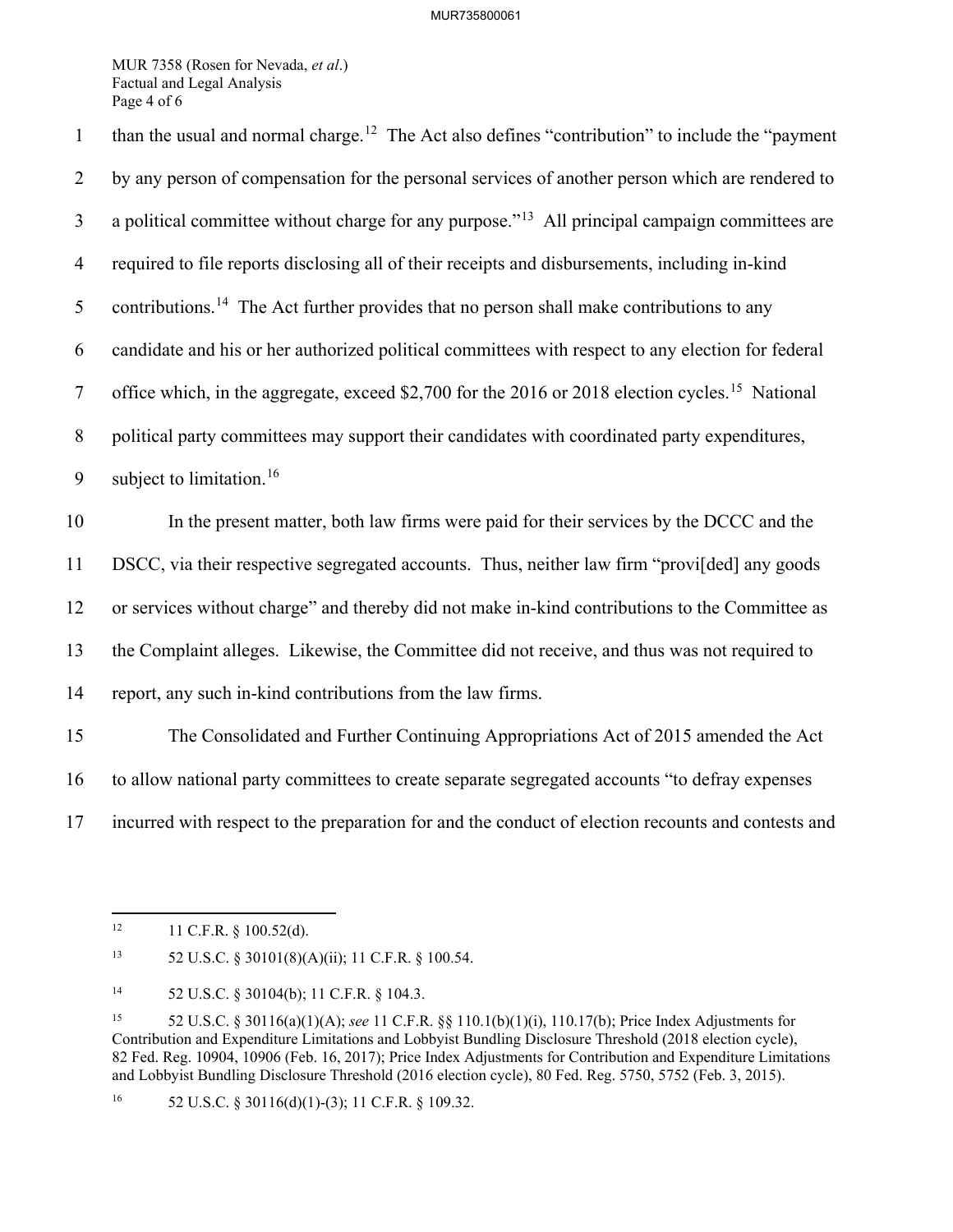## MUR735800062

MUR 7358 (Rosen for Nevada, *et al*.) Factual and Legal Analysis Page 5 of 6

| $\mathbf{1}$   | other legal proceedings." <sup>17</sup> Such accounts are in addition to any other federal accounts           |
|----------------|---------------------------------------------------------------------------------------------------------------|
| $\overline{2}$ | maintained by a national party committee and are subject to contribution limits equal to 300% of              |
| $\mathfrak{Z}$ | the otherwise-applicable contribution limit to national party committees. <sup>18</sup> In addition,          |
| $\overline{4}$ | disbursements from such accounts are not subject to coordinated party expenditure limits. <sup>19</sup>       |
| 5              | Since the 1970s, the Commission has recognized that recounts are not themselves                               |
| 6              | elections and thus funds received and spent for them are not "contributions" or "expenditures." <sup>20</sup> |
| $\tau$         | In a series of advisory opinions, the Commission further explained that a national party                      |
| $\, 8$         | committee "may establish a recount fund, separate from its other accounts and subject to a                    |
| 9              | separate limit on amounts received, and use that fund to pay expenses incurred in connection                  |
| 10             | with recounts and election contests of Federal elections." <sup>21</sup> The Commission made clear that       |
| 11             | funds in such recount accounts cannot "be used for campaign activities" and that "recount                     |
| 12             | activities paid for by the recount fund must have no relation to campaign activities." $^{22}$                |
| 13             | Subsequent to the 2015 amendment, the Commission reaffirmed that funds raised by a                            |
| 14             | candidate to pay for recounts and "lawsuits directly related to the counting and recounting of                |
|                |                                                                                                               |

<span id="page-5-0"></span><sup>17</sup> Pub. L. No. 113-235, 101, 128 Stat. 2130, 2772-73 (2014) (codified at 52 U.S.C. § 30116(a)(9)(C)).

<span id="page-5-2"></span>19 52 U.S.C. § 30116(d)(5); *see also* 11 C.F.R. §§ 109.30, 109.32(a)(1).

<span id="page-5-4"></span>21 Advisory Op. 2009-04 (Franken/DSCC) at 2-3 ("AO 2009-04") (citing AO 2006-24).

<span id="page-5-1"></span><sup>&</sup>lt;sup>18</sup> 52 U.S.C. § 30116(a)(1)(B), (2)(B).

<span id="page-5-3"></span><sup>&</sup>lt;sup>20</sup> *See* 11 C.F.R. § 100.91 ("A gift, subscription, loan, advance, or deposit of money or anything of value made with respect to a recount of the results of a Federal election, or an election contest concerning a Federal election, is not a contribution except that the prohibitions of 11 CFR 110.20 and part 114 apply."); *see also* Advisory Op. 1978-92 (Miller) at 2 (explaining that Commission regulations provide that "gifts, or loans or payments of money or anything of value that are made solely for the purpose of defraying the expenses of a Federal election recount are not contributions or expenditures under the Act and Commission regulations" and are therefore not subject to the contribution limits).

<span id="page-5-5"></span><sup>22</sup> Advisory Op. 2010-14 (DSCC) at 3, 5 (citing AO 1978-92) ("[I]n view of the special treatment and exemption accorded funds received and spent for recount purposes, any resulting surplus of funds may not be used in any manner that would constitute a contribution or expenditure under the Act or regulations."). Thereafter, in one instance, the Commission further permitted national party committees to use funds in their recount accounts to pay for litigation seeking the disgorgement of primarily soft-money contributions that had been made prior to the enactment of BCRA. Advisory Op. 2011-03 (DSCC, RNC, NRCC, DCCC, and NRSC) at 3-4.